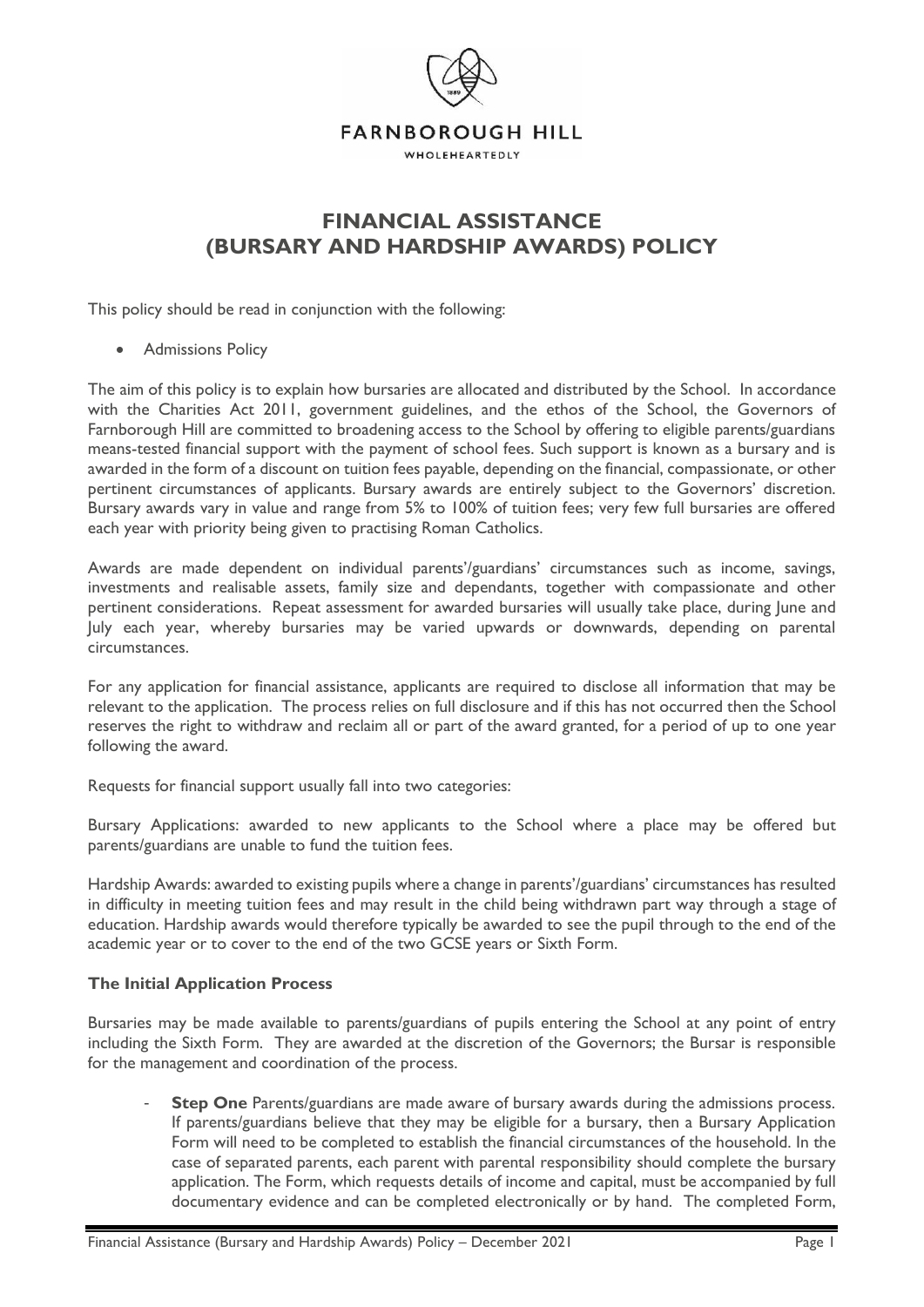together with the necessary documentary evidence, is to be submitted to the Bursar no later than the date stated in the registration process. Late applications may be considered but depend on the availability of grants; parents/guardians are advised that availability is likely to be limited.

- **Step Two** The Bursar assesses all applications, then passes those which may be eligible to Bursary Administration Limited (BAL). BAL will then conduct a home visit and produce a report for the Governors giving an indication of the likely level of support needed to allow the child to attend the School.
- **Step Three** After the relevant entrance examination has been passed, the Governors' Bursary Awards Sub-Committee will meet to make the final assessment of bursaries. Parents/guardians are then advised whether their child is to be offered a place at the School and the outcome of the bursary application. If a significant bursary is required but not awarded, it is likely that a place will not be offered. At  $11+$  it is the School's intention, where possible, to announce the bursary award in conjunction with the offer of a place.
- **Step Four** All bursary places should be acknowledged and accepted/declined by mid-February to allow for any unaccepted funds to be redistributed to other applicants. At this stage parents will also be asked to declare if they remain on the waiting list for a place at another school/or for consideration of an award elsewhere.

The Awards Sub-Committee will consider a number of factors when making the judgement as to the justification for support and the extent of such support. In the main, the child's suitability for the School is the first consideration in granting support. In assessing a child's suitability, attention will be given to the academic assessment result of each applicant, but potential will also be considered as well as actual achievement.

- **Academic Ability** Academic ability will be tested by means of the appropriate entrance examination. Bursary funds are limited and those judged likely to gain most from the educational provision will be given priority. A contribution to the extra-curricular programme will be expected. Each pupil to whom support is offered must, in the opinion of the Head, be likely to make sound academic progress following admission, possess the potential to develop the quality of her work, and be willing to participate in the wider, extra-curricular activities. Applicants must meet the School's normal academic requirements. Previous school reports will be consulted for evidence of good behaviour and a written reference will be requested.
- **Financial Limitations** Each case is assessed on its own merits and awards are made accordingly, subject to the School's ability to fund these within the context of what is viable within its overall budget. It is recognised that judgements about what sacrifices a family should make to pay school fees will be personal. However, the School has a duty to ensure that all bursary grants are well-focused and so, as well as current earnings, other factors which will be considered in determining the necessary level of grant. These will include:
	- The ability to improve the financial position or earning power of the family. For example, where there are two partners, both would be expected to be employed unless one is prevented from doing so through incapacity, the need to care for children under school age or other dependants, or the requirements of his/her partner's work.
	- Opportunities to release any capital. Significant capital savings and investments would be expected to be used for the payment of school fees, as would equity values in houses.
	- In cases of separation, the contribution made by the absent parent.
	- Contribution to household costs by other family members, any adults unrelated to the child or by outside sources.
	- Where fees are being paid to Farnborough Hill and other schools the School's grant will take into account all these outgoings. However, the school will not award a bursary if a sibling is at another independent school and not in receipt of a bursary.